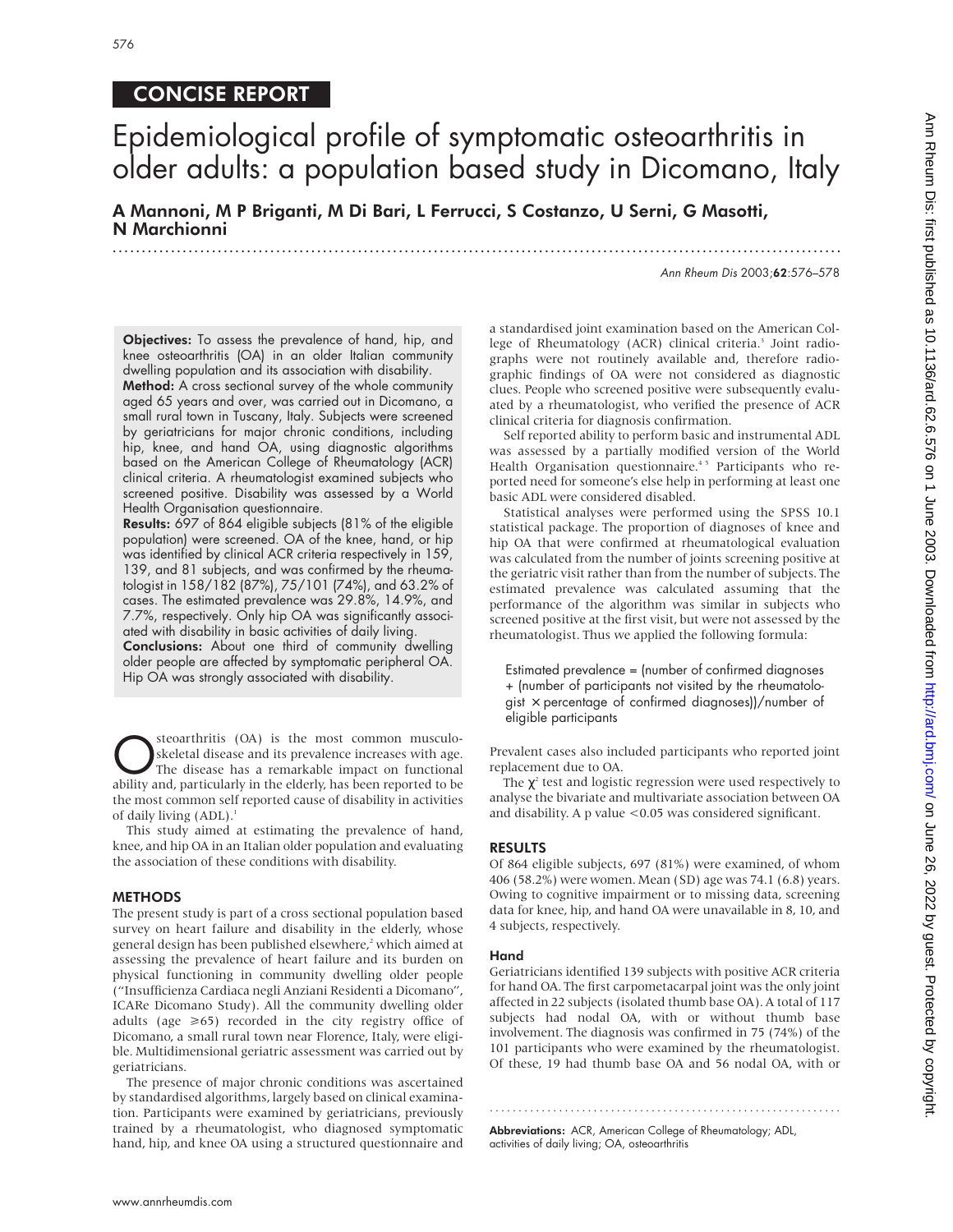

Figure 1 Pattern of association of OA in peripheral joint in the Dicomano cohort.

without thumb base involvement. Therefore, the estimated prevalence of hand OA in the whole cohort was 14.9% (75 confirmed diagnoses plus 28.1 estimated cases/693 participants).

#### Knee

ACR criteria for knee OA were satisfied in 159 participants, some of whom had both knees affected. Also referred to the rheumatologist was a group of 99 participants with possible OA, characterised by chronic knee pain with/without morning stiffness or crepitus on active joint motion. Of the 258 to be referred for rheumatological evaluation, 57 subjects declined to be re-examined or died before examination. OA was confirmed in 158/182 (87%) joints and in 88/131 (67%) joints, respectively in subjects with complete or incomplete ACR clinical criteria. Overall, the diagnosis was confirmed in 161/201 participants.

When the proportion of confirmed diagnoses was applied to the 57 participants who were not examined by the rheumatologist as required, 44.6 cases of knee OA were presumably missed. Therefore, the estimated prevalence of symptomatic knee OA in the whole cohort was 29.8% (161 confirmed diagnoses plus 44.6 estimated cases/689 participants).

#### Hip

At initial screening, 81/687 subjects fulfilled the ACR classification criteria for symptomatic hip OA: 28 with bilateral OA; 40 with unilateral OA; 13 after total joint arthroplasty for OA. Overall, the diagnosis was confirmed in 43/68 participants (including those with total joint replacement for OA), resulting in 63.2% of confirmed diagnoses. When this proportion was applied to the subjects who screened positive for hip OA but were not seen by the rheumatologist, the estimated prevalence of symptomatic hip OA was 7.7% (43 confirmed diagnoses plus 10.1 estimated cases/687 participants).

#### Monoarticular *v* polyarticular OA

Of the cohort with OA, 165/230 (72%) had a single joint affected (fig 1). The commonest association was between hand and knee OA (34/230 (15%)).

#### **Disability**

Of the participants with definite OA, only those with hip OA were significantly more disabled in basic ADL than those without OA, after adjusting for age and sex (fig 2).



Figure 2 Prevalence and risk (odds ratio and 95% confidence interval, in parentheses, age and sex adjusted) of disability (need for help in one or more basic ADL), by diagnosis of OA of the knee, hip, or hand.

#### **DISCUSSION**

To our knowledge, this study is the first Italian population based survey on peripheral joint OA. About one third of this cohort of community dwelling people aged older than 65 was affected by symptomatic OA in one or more peripheral joints. Our prevalence estimates (29.8%, 7.7%, and 14.9% for knee, hip, and hand OA, respectively) are within the range of reported findings, which is fairly broad, mainly because of differences in case definition.<sup>6</sup> In a community sample of people aged  $\geq 85$  years living in Leiden, The Netherlands,<sup>7</sup> OA was diagnosed by ACR clinical criteria as in our study, with prevalence figures of 18%, 7%, and 5% for knee, hip, and hand OA, respectively. The higher prevalence of hand and knee OA in Dicomano can probably be attributed to its rural population, because farmers are known to be at higher risk of developing OA than urban dwellers. The older age of the Dutch cohort may also contribute to the different findings.

Radiological, or mixed clinical and radiological criteria, are currently preferred to detect OA in epidemiological studies. In the rural population of Johnston County (North Carolina, USA) the presence of hip and knee OA defined by knee pain and radiological evidence of Kellgren-Lawrence grade  $\geq 2$ , was found in 27.9% and 38.4% of participants, respectively.<sup>8</sup> In the Framingham study, 27% of subjects younger than 70 and 44% of those older than 80 had radiological signs of knee OA.9 Nevertheless, despite a positive association of radiological grading of OA with pain, many patients with radiographic evidence of OA do not have symptoms,<sup>10</sup> whereas the clinical practice strongly suggests that only symptomatic forms of OA cause suffering, disability, and increased use of healthcare resources. Furthermore, many studies clearly demonstrated that, rather than radiological severity, pain severity, muscle weakness, and psychological status are the major determinants of functional impairment and disability in patients with OA.11–13 For these reasons, we believe that the clinical detection of symptomatic forms of OA is more relevant and meaningful to the clinician, especially in the assessment of functional sequelae of the disease.

Nevertheless, we are aware of some possible pitfalls in this process, which should be acknowledged as potential limitations of the present study. Symptoms due to OA are intermittent during the course of the disease: in an Icelandic population, only 70% of subjects who had reported hand pain at a first visit confirmed the presence of this symptom six months later.<sup>14</sup> We argue that complaints of joint pain and stiffness might be particularly unreliable in an unselected population of older people, who often have memory or cognitive impairment. Inconsistencies in reporting of symptoms might